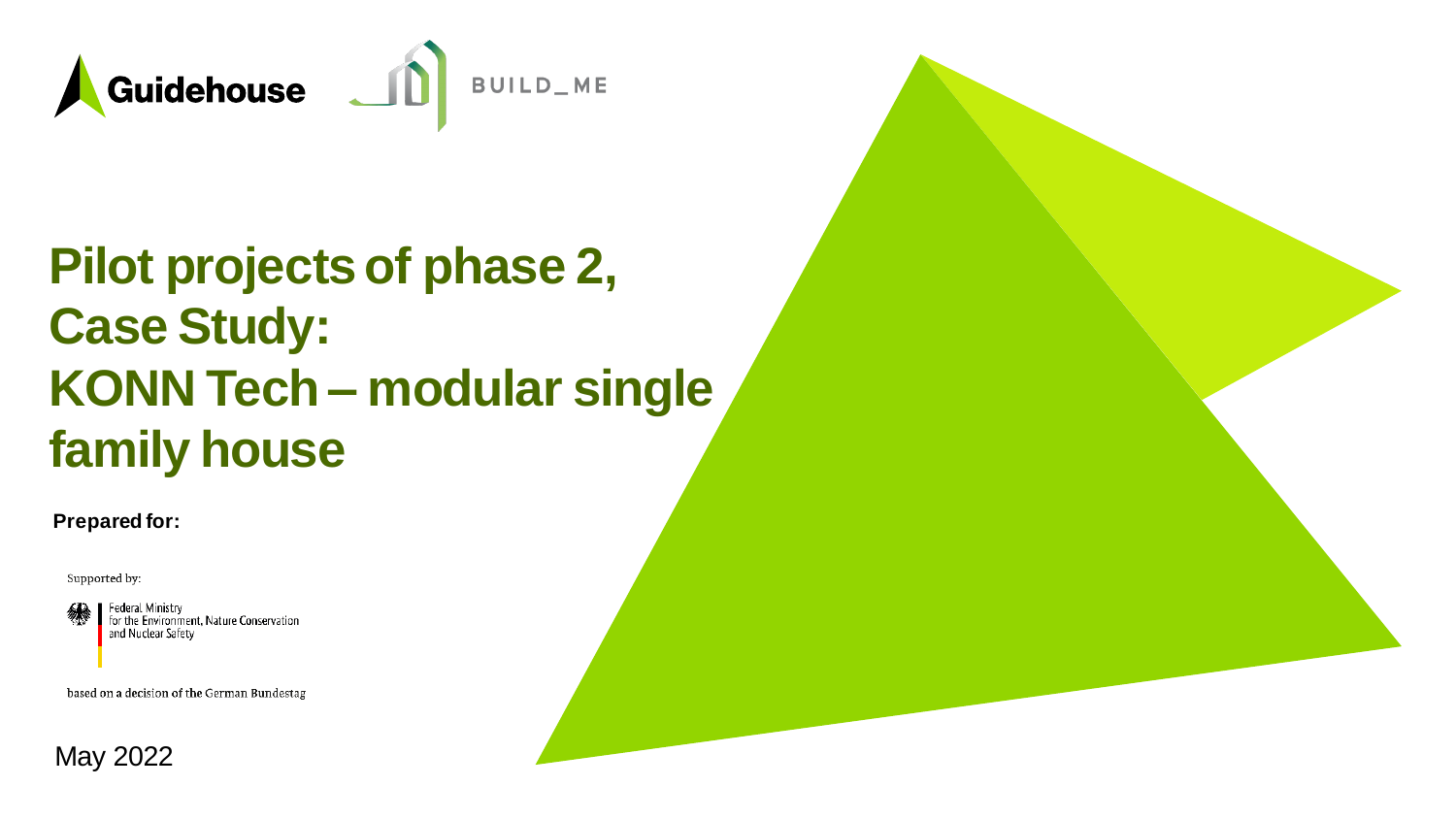**1. Introduction: Selection process and high -level results of technical cooperation**

**2. Case Study, Jordan: Konn Tech - Modular single -family house**



BUILD\_ME

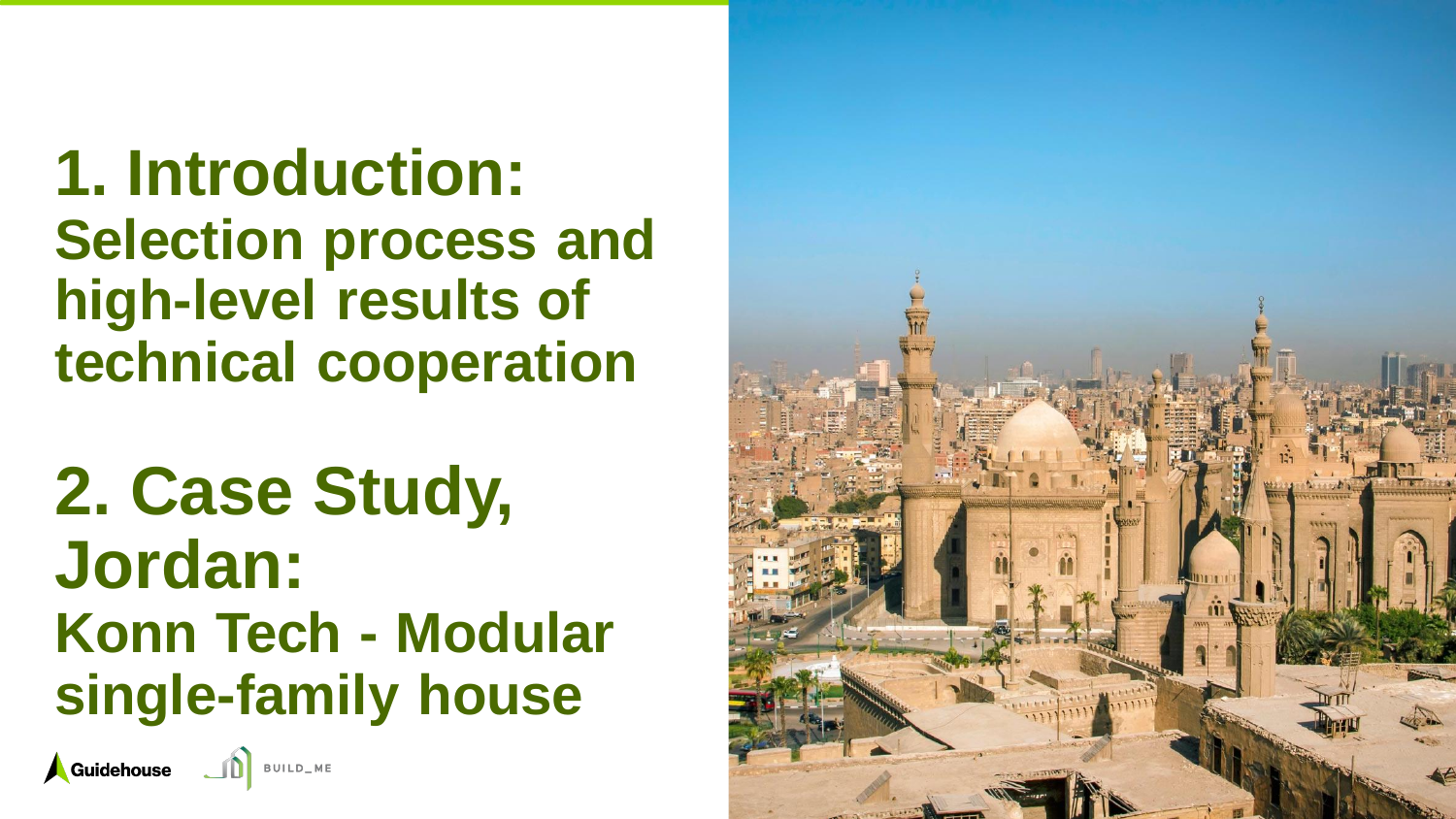**1. Introduction: Selection process and high -level results of technical cooperation**

**2. Case Study, Jordan: Konn Tech - Modular single -family house**



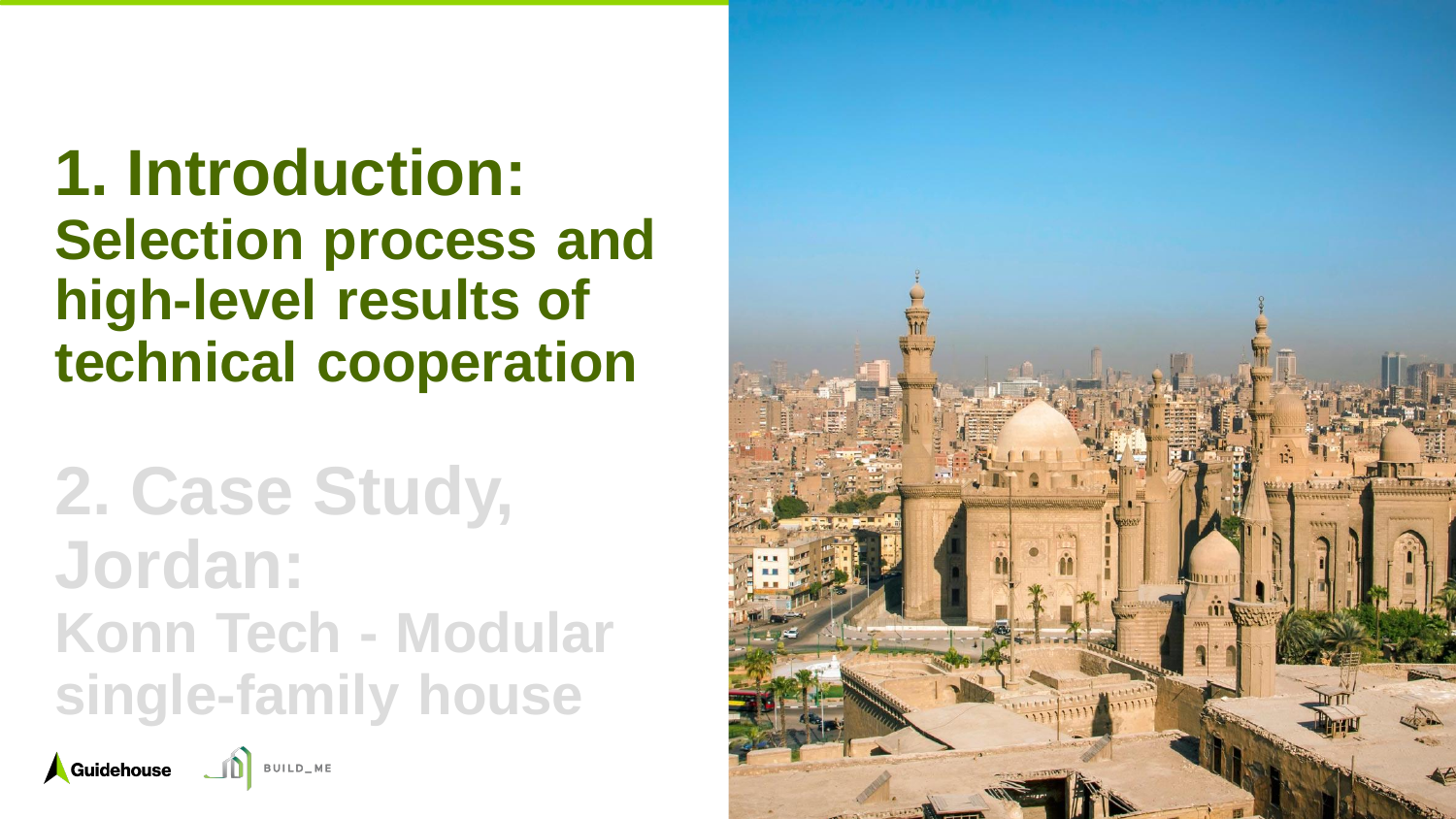### **Selection process and overview of selected pilot projects**

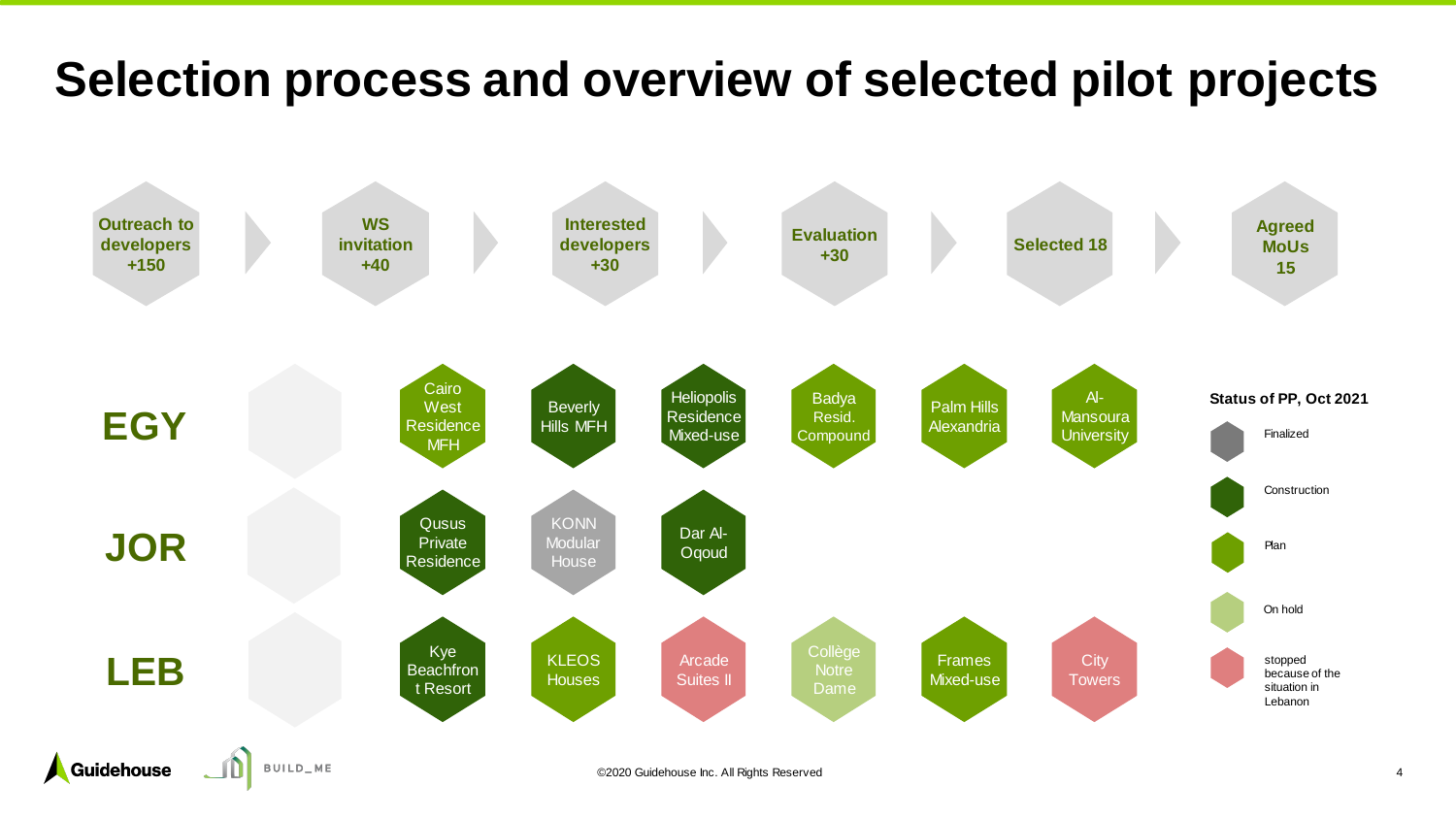# **Approach to support the pilot projects**

#### Steps Towards a Low Energy Building



- **Initial timeline to be adjusted according to the demands and development of the pilot project.**
- **Remain in close exchange of data, information and concepts**
- **Eield visits will be coordinated and executed by BUILD ME National Partners and/or local experts.**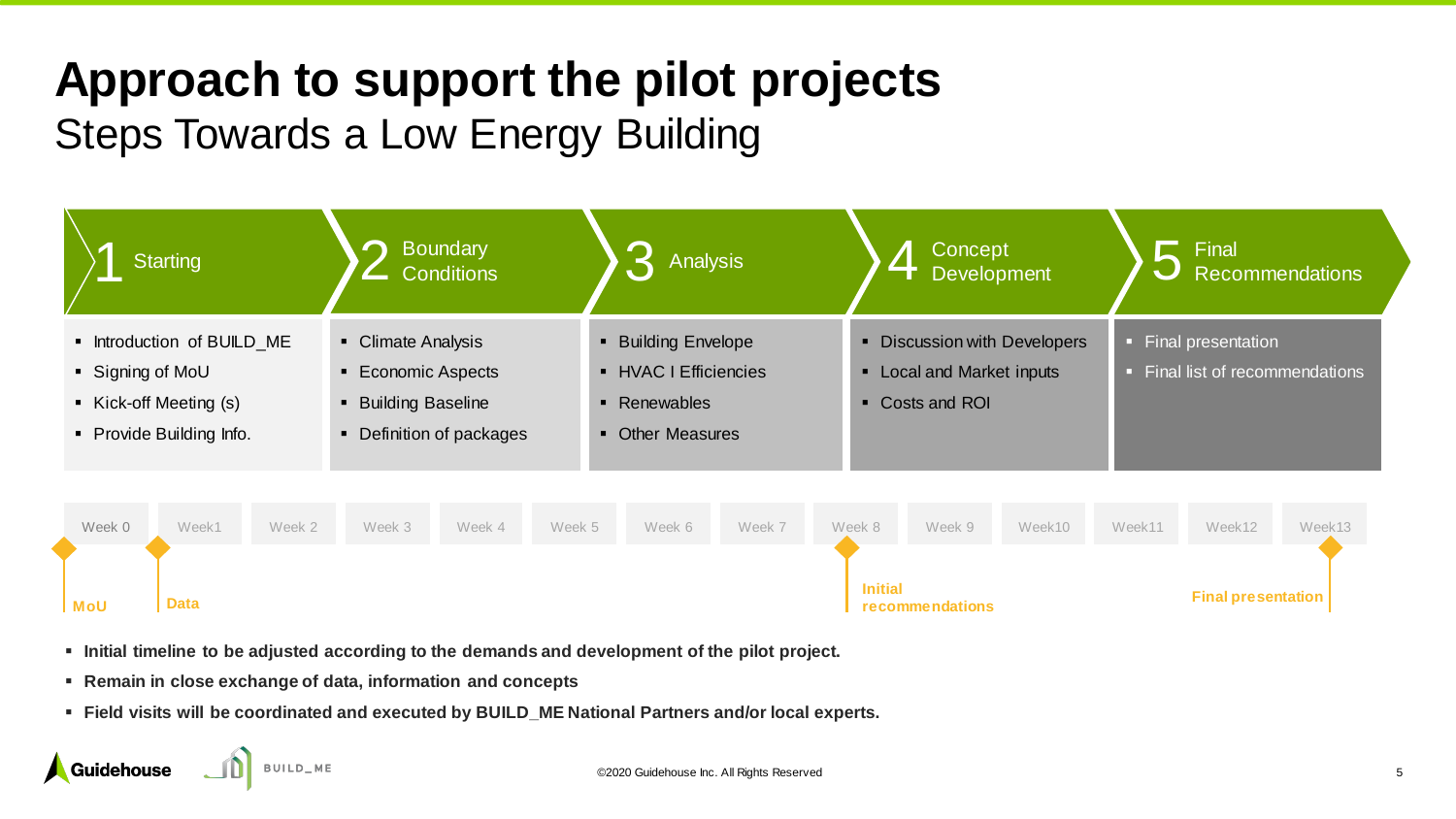## **KPI´s resulting from technical assistance to pilot projects**

Target ranges of a optimized EE/RE packages (savings compared with baseline)

| <b>KPI's criteria</b>                              | <b>Residential building type</b> |
|----------------------------------------------------|----------------------------------|
| Savings (final energy / CO <sub>2</sub> emissions) | $50\% - 95\%$                    |
| <b>Additional costs for EE/RE measures</b>         | $5\% - 15\%$                     |
| <b>Payback period</b>                              | $3 - 10$ years                   |

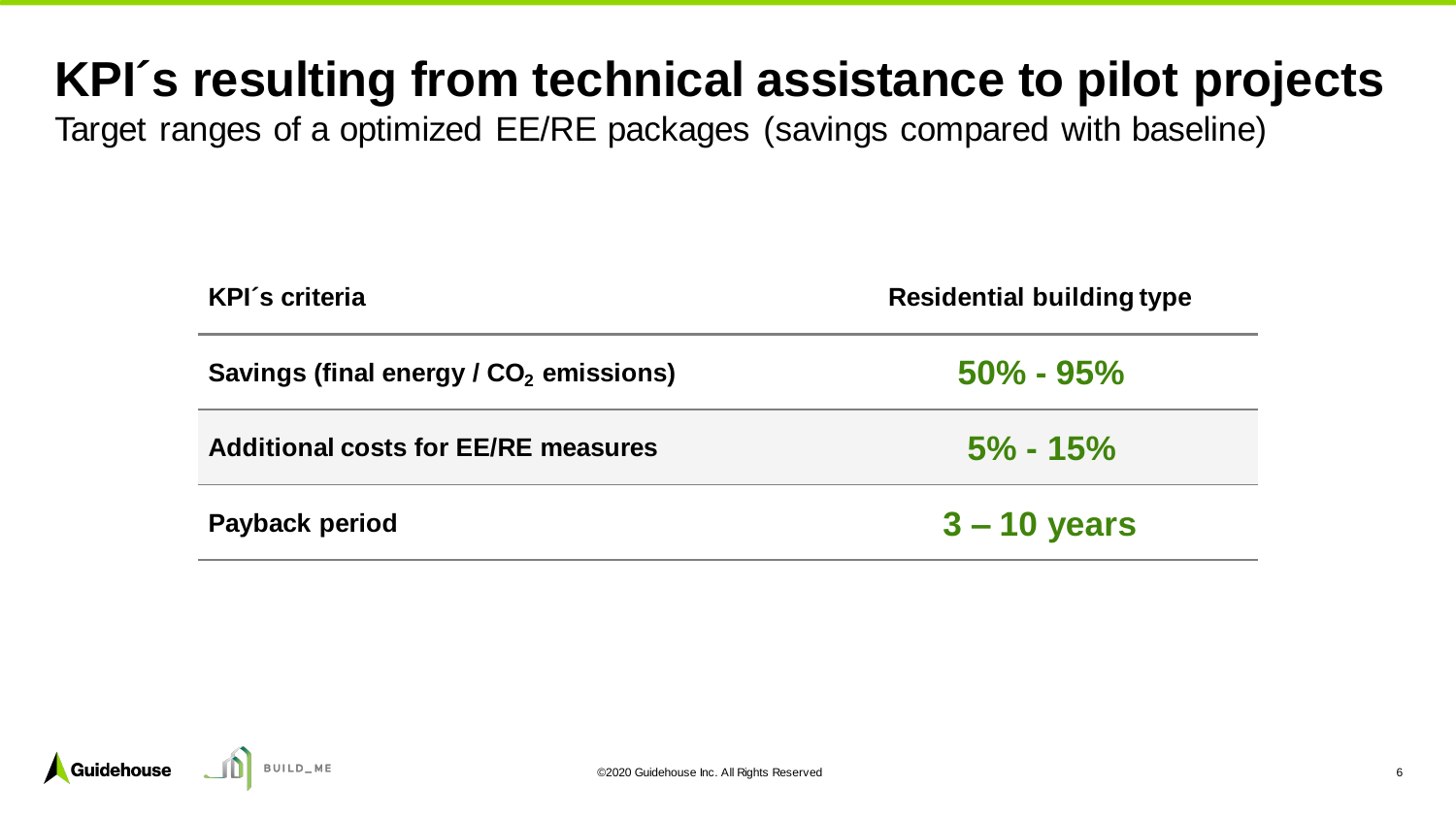### **Technical recommendation for res. buildings (Egy, Jor, Leb)**

Cost optimal ranges of ecological and economic attractive measures

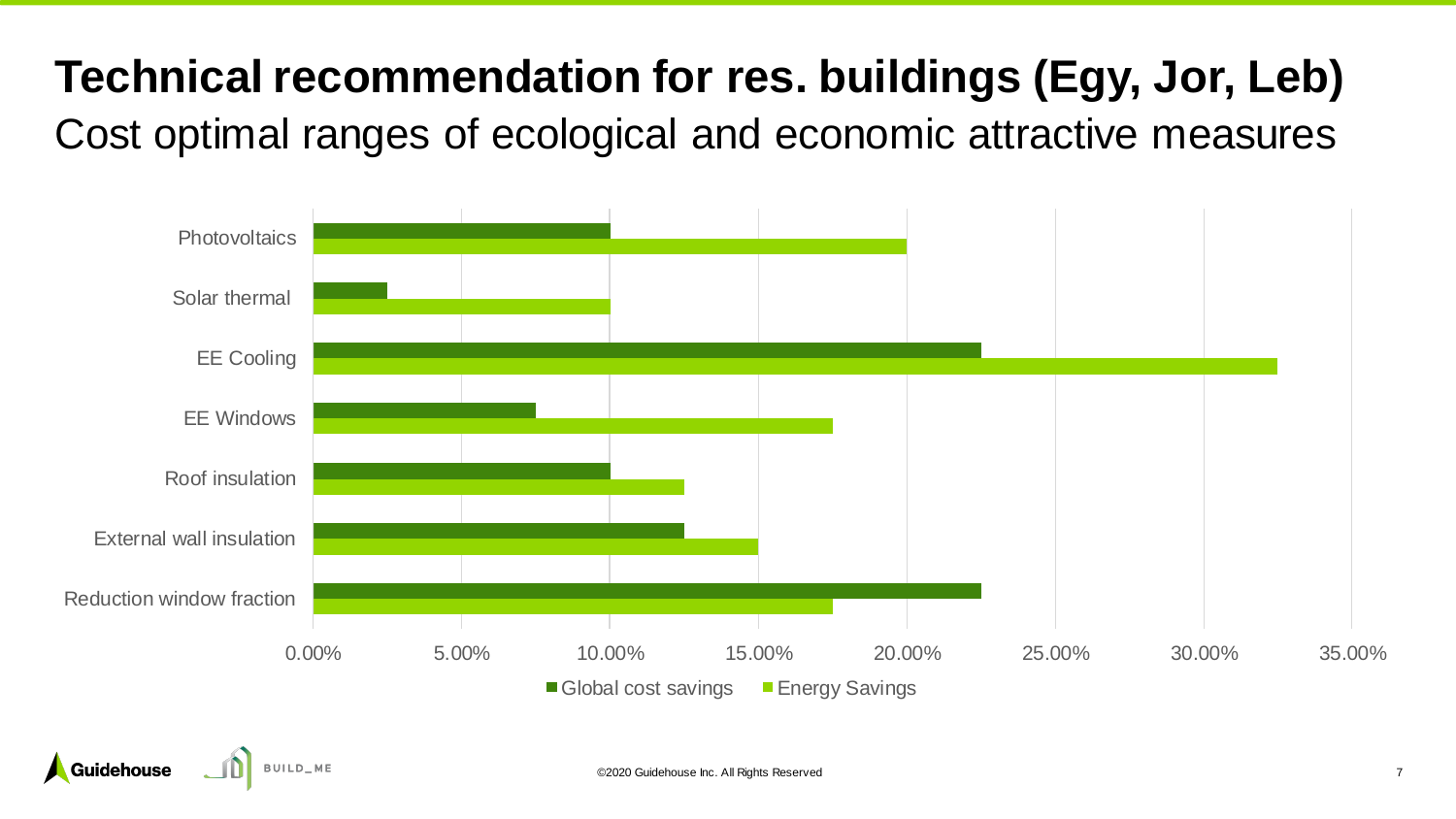### **Further details on web site**

https://www.buildingsmena.com/files/BUILD\_ME\_SummaryReport-LessonsLearntoftechnicalassistanceofferedtoPilotProje cts.pdf



BUILD\_ME

Guidehouse

#### https://www.buildings-mena.com/info/pilot-projectsphase-ii-2019-2021

Beverly Hills 228, Cairo Lebanon

ollège Notre Dame de Nazareth

lebut. The project will expand more than 10300

attention & Antinera, Mille Consultant of the

report, to formulate an energy efficiency co-

Kve Beachfront Resort, Tabari

Are lear Horri August is develop-

art will projetly erarpy efficiency

ity Towers Project, Beirut

prome datase for one of the project

eds, officers will communicated at

the 300-31 Milliam will provide anany efficiency

streament with lane was addressed a series

tuperties and tlash Marria. It is a vesidenti-

and that require of more than 36 habitant the first teaching of manipularity appartments. (Follo) other amention. The project is higgingly arts, 28 km month of demut, the statute is

cars restars and sell trainde different factious och as a smotifheder, open plane, and parkin as 410 0. Mil board will work with Flerry

Egypt



DOULNI' and forcesed on Calve Alan those load in close prostroly to the Grand Upprise Moreon, it consists of a disense range of and interest continues we would a function to choose specificant briatique botal. The project will also response p seated carefully duest surcesse and facilities the 2010 to the countries former one of lackdraw of Cater West Standards



COVIDATS and located in the heart of the shourn shatran of stalageside your the Came-Hamatimal Argent. The project offers a variety of offices, numbertial and commental critic of dillowed terms



houses, offers parks, retail, britals, solicisticmal builde cam and reason use away. The project in turated in 6th of Crissber City and spreads men 12 million equato mattee. The SULS\_Wi-hours will know on providing among officiancy incommendatoric for one of the project

#### incluires.

#### ©2020 Guidehouse Inc. All Rights Reserved 8



ACTAN is charactered and developed by Orange. Andrésiche ACOVA compagni representata matribus alentritypes of needer tal single-lamily bounes CNN house is envisioned to provide affordable. resolution fraction of the state of arrests matchesprattucker to emprove community mambers and provide them with alternative housing

#### Dar Al-Oqoud, Ammar

and a structure.

Ircade Suites II, Beirut **TEXT ISSUED** 

KONN Modular Houses

Jordan



by 41-Decept in chestmast and constitutively And Maher Abussemes (WAS George Study) as a mentos serangi Format. Dan AG Deposit in prettyried pains traditorial building bertropic ble slans; Madiameter lockearing stonic walls with yards; and durner, an well as a puttered for resolution pursu-



this present as a multi-herole human located allage of Jack, which is thirty kit lieny. The project consists of three blocks trical disk of mesu than 4,000 square mattes are houring under of computerious. The deepth supports sturgy affected managers such

A proustat artista durech housing of arrittenture + reaster thange. The others housted in Amman, Jordan and sunsists of two floors. It is an usample of single-family houses in the Greater Artifican Mura-textili

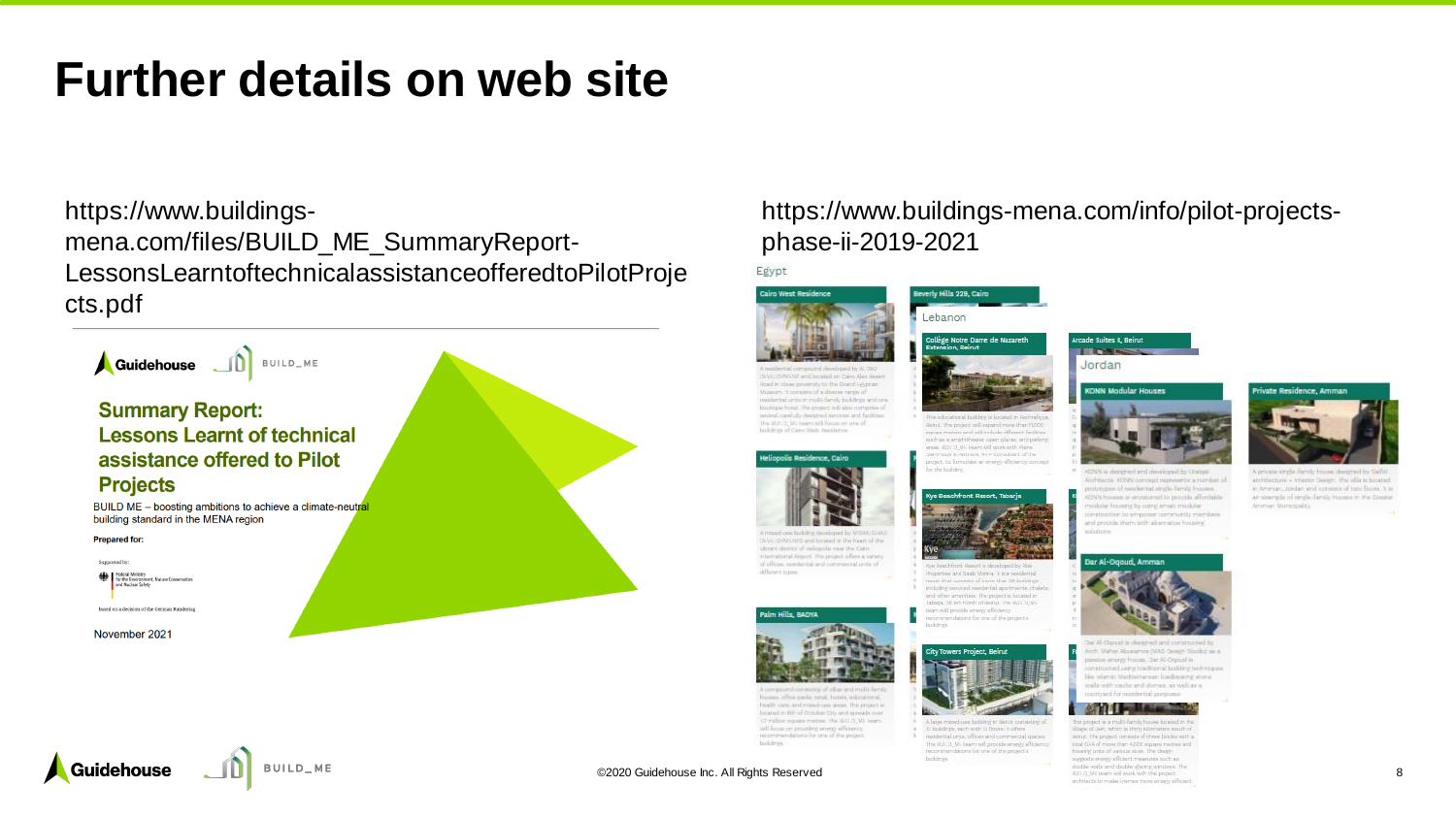**1. Introduction: Selection process and high -level results of technical cooperation**

**2. Case Study, Jordan: Konn Tech - Modular single -family house**

Guidehouse JD BUILD\_ME